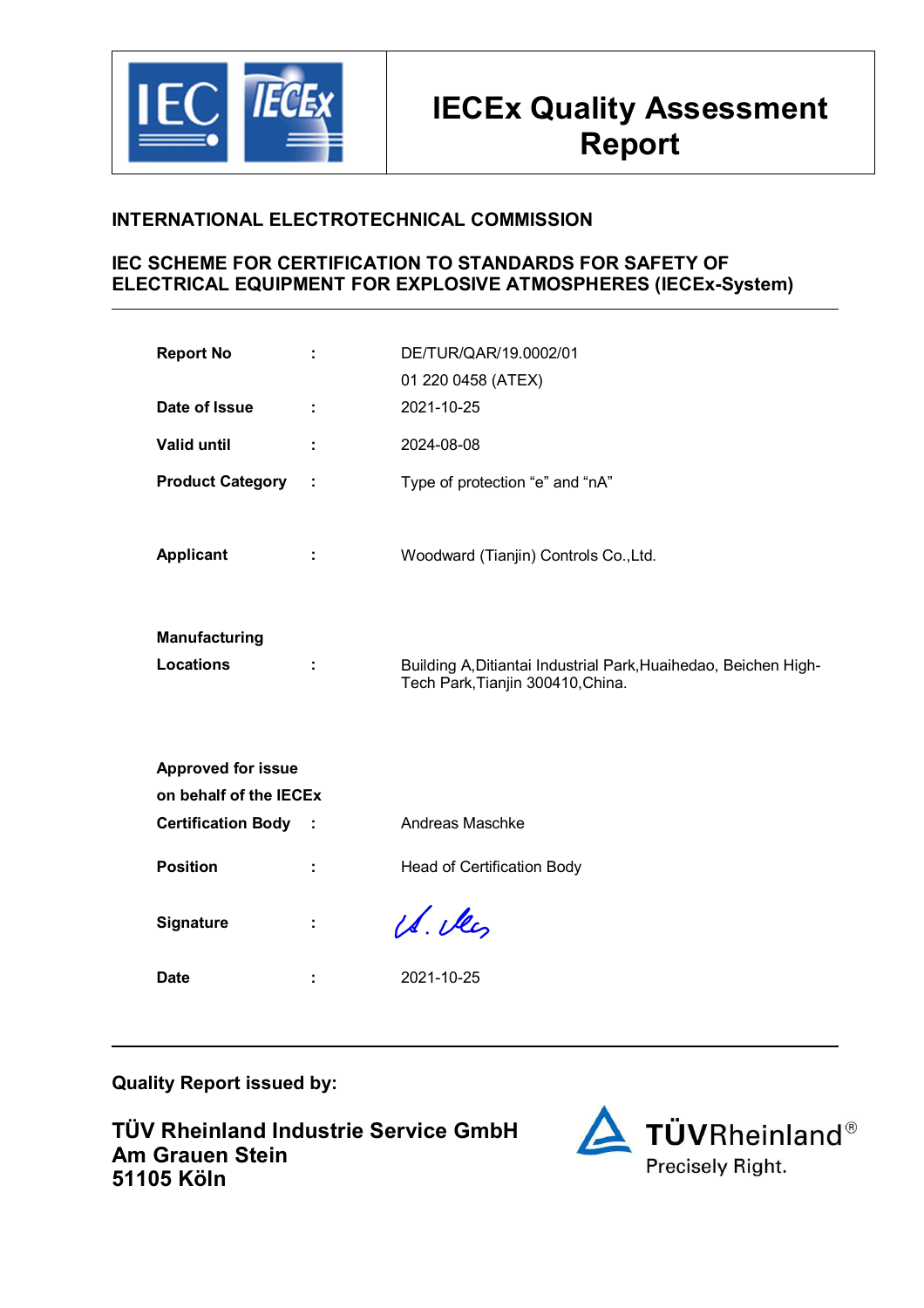| <b>IECEx Quality Assessment Report (QAR)</b>                                                                         |                                                                                                                                                                                                           |
|----------------------------------------------------------------------------------------------------------------------|-----------------------------------------------------------------------------------------------------------------------------------------------------------------------------------------------------------|
| <b>CONFIDENTIAL</b>                                                                                                  | <b>TÜVRheinland®</b>                                                                                                                                                                                      |
| Audit Report No: DE/TUR/QAR/19.0002/01<br>01 220 0458 (ATEX)                                                         | Precisely Right.                                                                                                                                                                                          |
| TÜV Rheinland Industrie Service GmbH<br><b>Manufacturer (auditee)</b>                                                | : Woodward (Tianjin) Controls Co., Ltd.                                                                                                                                                                   |
|                                                                                                                      |                                                                                                                                                                                                           |
| <b>Address</b>                                                                                                       | : Building A, Ditiantai Industrial Park, Huaihedao, Beichen High-Tech<br>Park, Tianjin 300410, China.                                                                                                     |
|                                                                                                                      |                                                                                                                                                                                                           |
| No. of employees<br>include the total number of employees on site<br>and those involved in production of Ex products | : 300                                                                                                                                                                                                     |
| Scope of audit                                                                                                       | initial assessment $\square$<br>surveillance <b>D</b><br>$reassesment$ $\blacksquare$<br>List all applicable IECEx Test Reports (or attach copies) to which this audit applies and indicate product type. |
| Electrical equipment with type(s) of protection                                                                      | $i \square$<br>other (specify) $\square$<br>d □<br>$m \Box$<br>$n_{\blacksquare}$<br>$e_{\blacksquare}$                                                                                                   |
| Protective system                                                                                                    | $\Box$                                                                                                                                                                                                    |
| Safety, controlling or regulating device                                                                             | $\Box$                                                                                                                                                                                                    |
|                                                                                                                      |                                                                                                                                                                                                           |
|                                                                                                                      |                                                                                                                                                                                                           |
| <b>Audit Team Leader</b>                                                                                             | : Yang Wang                                                                                                                                                                                               |



# **CONTENTS**

- 1 Summary Report
- 2 Introduction
- 3 Audit data<br>4 Document
- Document review and
- Individual Assessor's Report<br>5 Nonconformity report
- 5 Nonconformity report
- 6 Appendices (optional)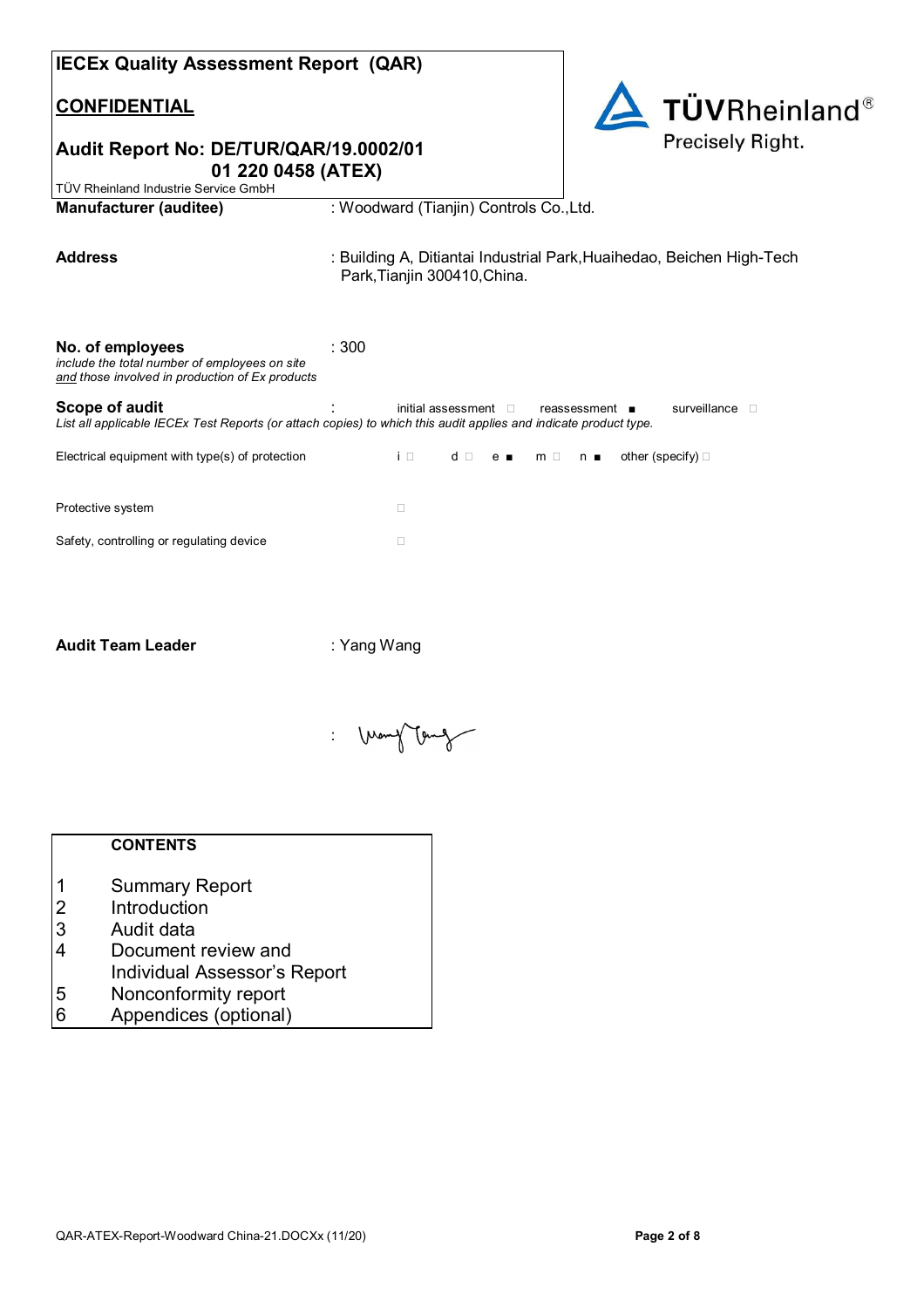## **CONFIDENTIAL**



## **Audit Report No: DE/TUR/QAR/19.0002/01 01 220 0458 (ATEX)**

TÜV Rheinland Industrie Service GmbH

#### **1 SUMMARY REPORT**

#### **Summary of observations:**

The company is certified according to ISO 9001:2015, TÜV Nord Cert GmbH. In addition the company is certified according to ISO/IEC 80079-34:2018 (ATEX-Directive and IECEx-System), Type of protection are; e & nA (TÜV Rheinland Industrie Service GmbH) The organization has established, documented, and implemented a QM system pursuant to DIN EN ISO 9001:2015 and ISO/IEC 80079-34:2018.

#### **Nonconformities**

1

**Audit Team Leader recommendations** 

 **QAR issued, indicating compliance with IECEx, recommending that IECEx Certificate of Conformity be issued/maintained\*** 

■ **QAR issued, indicating general compliance with IECEx, even if minor Non-conformances are raised, recommending that IECEx Certificate of Conformity be issued/maintained\*** following receipt of satisfactory documentary evidence supporting effective corrective action. Corrective action to be verified at next surveillance visit

 **QAR issued, indicating Non-compliance with IECEx due to Major Non-conformances being raised, recommending that IECEx Certificate of Conformity be issued only after a satisfactory follow-up visit. For issued IECEx Certificates of Conformity, recommendation that they be maintained providing a follow up visit is conducted within 2 calendar months\*.** Follow up visits are required to verify that corrective actions have been effectively documented and implemented.

 **QAR issued, indicating NON-compliance with IECEx, due to major Non Conformances being raised such that non-complying product may be released to the market, recommending that IECEx Certificate of Conformity be refused/suspended** A further complete assessment, including site assessment to be conducted

 **QAR issued, indicating NON-compliance with IECEx, recommending that IECEx Certification be refused/suspended** New applications are to be closed complete assessment is to be conducted. Where IECEx Certification has previously been granted, suspend or withdraw any IECEx Certificates associated with this assessment and inform the IECEx Secretary and other ACBs

J۳

Audit Team Leader: **IECEX Certification Body:** 

1d. Dec

Yang Wang **Andreas Maschke**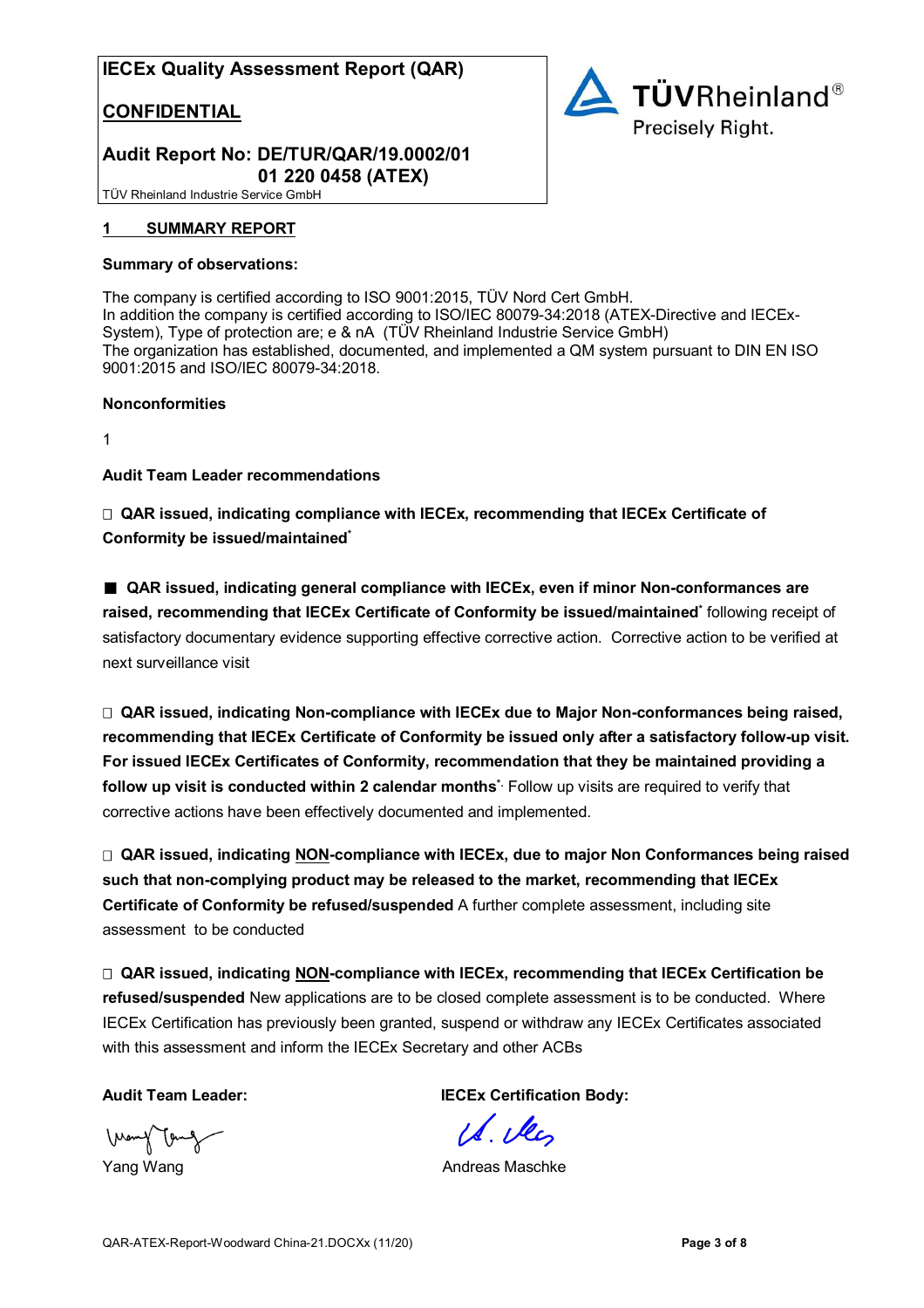#### **CONFIDENTIAL**



#### **Audit Report No: DE/TUR/QAR/19.0002/01 01 220 0458 (ATEX)**

TÜV Rheinland Industrie Service GmbH

#### **2 INTRODUCTION**

| <b>Manufacturer (auditee)</b> | : Woodward (Tianjin) Controls Co., Ltd.<br>Building A, Ditiantai Industrial Park, Huaihedao, Beichen High-Tech<br>Park, Tianjin 300410, China. |  |  |  |  |  |
|-------------------------------|------------------------------------------------------------------------------------------------------------------------------------------------|--|--|--|--|--|
| Scope of audit                | Type A initial assessment/reassessment of manufacturer with a certified QS                                                                     |  |  |  |  |  |
|                               | Type B initial assessment/reassessment of manufacturer without a certified QS                                                                  |  |  |  |  |  |
|                               | Type C surveillance of manufacturer with a certified QS*                                                                                       |  |  |  |  |  |
|                               | Type D surveillance of manufacturer without a certified QS<br>Type E integrated assessment, reassessment or surveillance of manufacturer       |  |  |  |  |  |
|                               | to include ISO 9001                                                                                                                            |  |  |  |  |  |

#### **Company Description :**

Woodward delivers lasting contributions to energy control, always innovating for a better future. Woodward integrates leading-edge technologies into fuel, combustion, fluid, actuation, and electronic control systems for the aerospace and energy markets. Our growth is driven by the increasing demand for fuel-efficient, lowemission, and high-performance energy management. Woodward have a clear vision and follow carefully planned long-term strategies. With multiple locations in ten countries. Woodward can respond quickly with solutions tailored to the local demands of our customers. Woodward leadership in energy control and optimization solutions is built on a strong foundation, dating back to 1870. Woodward are driven by the needs of our customers and guided by our tradition of integrity, values, and principles. Total 300 employees.

#### **Audit criteria :**

IEC 80079-34, Potentially explosive atmospheres – Application of quality systems Certificate No. IECEx TUR 15.0024X from TÜV Rheinland Industrie Service GmbH (IECEx-Scheme) Certificate No. TUV 15 ATEX 7717 X from TÜV Rheinland Industrie Service GmbH (2014/34/EU) Certificate No. 04 100 010847 from TÜV Nord Cert GmbH (ISO 9001:2015) Certificate No. IECEx CSA 18.0033X from CSA Group (IECEx-Scheme)

**Product(s):** EG3P(in Hydraulic Amp)/EG10P Actuator and LECM ignition coil

#### **Date(s) and duration** : **of audit**

Recertification Audit, ATEX / IECEx , 14.10.2021 and 15.10.2021, TÜV Rheinland, Yang Wang, 1.5 day(s)

Latest audits:

Surveillance audit ISO 9001:2015, 21.12.2020~22.12.2020, TÜV Nord, Ms.He Jin and Mr. zhang Delong, two day(s)

#### **3 AUDIT DATA**

#### **Composition of audit team:**

Mr.Yang Wang TUV Rheinland (China) Ltd. Unit 707, AVIC Building, No.10B Central Road, East 3rd Ring Road, Chaoyang District, Beijing 100022,P.R.China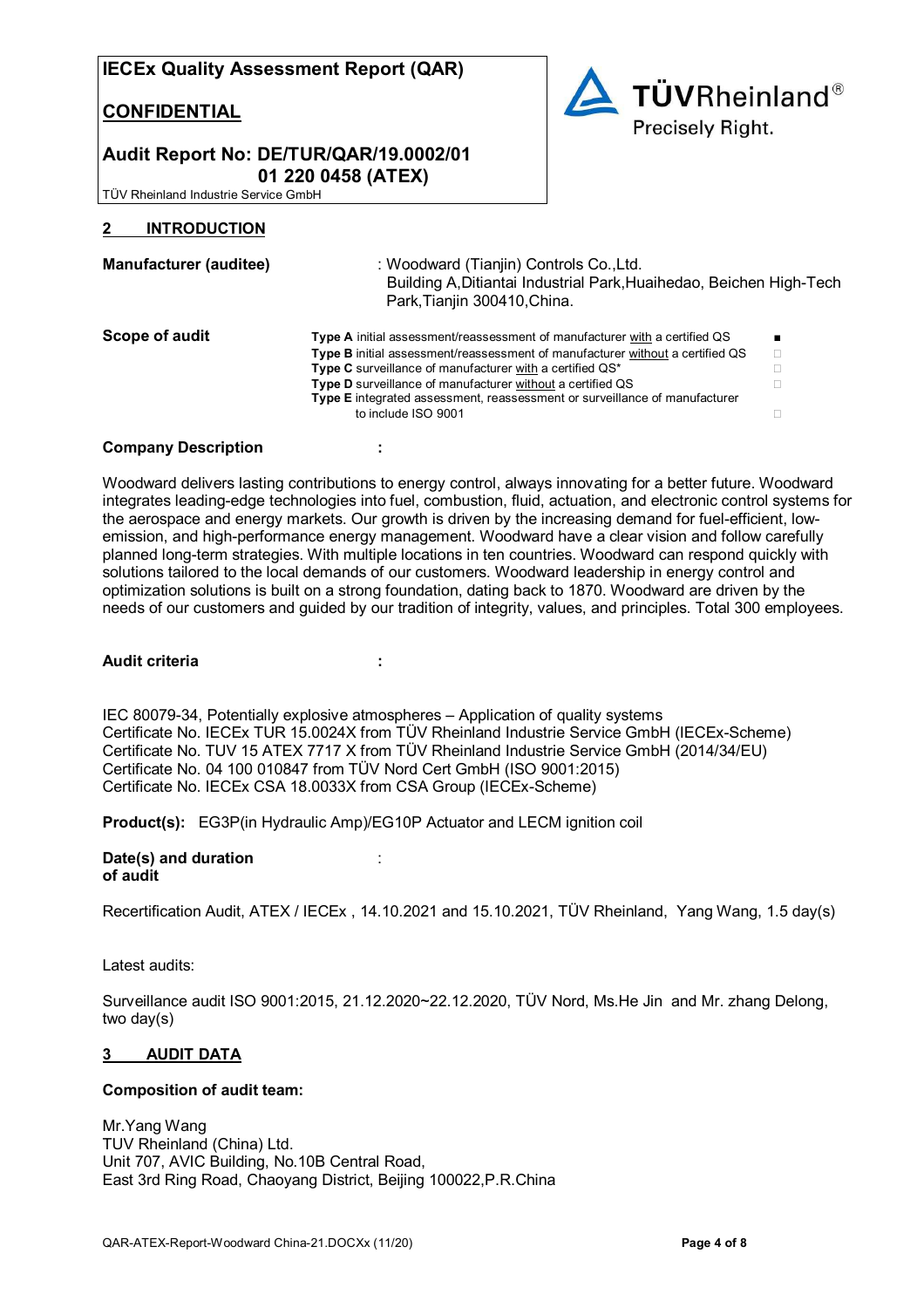## **CONFIDENTIAL**

## **Audit Report No: DE/TUR/QAR/19.0002/01 01 220 0458 (ATEX)**

**TÜVRheinland®** Precisely Right.

TÜV Rheinland Industrie Service GmbH

#### **Interviewed representatives of manufacturer (auditee):**

Mr.Lei Wang, QA manager and Ex representative Ms.Lily Hou, Customer Quality Engineer Ms.May Ma, Compliance Engineer Mr.John Zhang, Sourcing Manager Mr.Michael Jiang, Material Manager Mr.David Du, Director COE/systems Mr.Tian Gang, CMM Programmer

#### **Changes in the management system / Contract review**

No major changes have been made to the management system and the management system documentation since the last audit. The order details which form the basis of the audit (including number of employees, scope and sites) reflect the actual situation in the organization. The description of the scope in the certificate appropriately reflects the scope of the management system. A corresponding printing request is attached.(only ATEX)

#### **Reference documents used:**

Directive 2014/34/EU Annex VII ISO/IEC 80079-34 :2018 IEC 60079-0 IEC 60079-7 Type of protection, Ex e IEC 60079-15 Type of protection, Ex nA Quality manual of Company (QM manual), amended as of 2020-09-02 /revision 23

#### **Positive findings and opportunities for improvement**

| No. | <b>Unit/Department</b><br><b>Site</b> | <b>Positive findings</b>                                                                                                                                 |
|-----|---------------------------------------|----------------------------------------------------------------------------------------------------------------------------------------------------------|
|     | All                                   | The evaluation of annual quality objectives are clear, and the required<br>corrective actions are performed in accordance with the processes completely. |
|     | All                                   | The process of internal audit and management review are performed<br>excellently.                                                                        |
|     | ΑIΙ                                   | All Ex external documents are archived clearly and completely.                                                                                           |

The following recommendations and opportunities for improvement provided by the auditor are intended to contribute to the continuous improvement of the management system. They also serve to eliminate any weaknesses still existing in the organization, ensure management system effectiveness and prevent nonconformities.

| No. | <b>Unit/Department</b><br><b>Site</b> | Recommendations and opportunities for improvement                                                                                                                 |  |  |  |  |  |
|-----|---------------------------------------|-------------------------------------------------------------------------------------------------------------------------------------------------------------------|--|--|--|--|--|
|     | All                                   | Annual supplier evaluations should be performed in accordance with the<br>approved processes completely and required assessment records must be<br>archived also. |  |  |  |  |  |
|     | All                                   | Regular trainings for Ex knowledge should be performed when it is necessary.                                                                                      |  |  |  |  |  |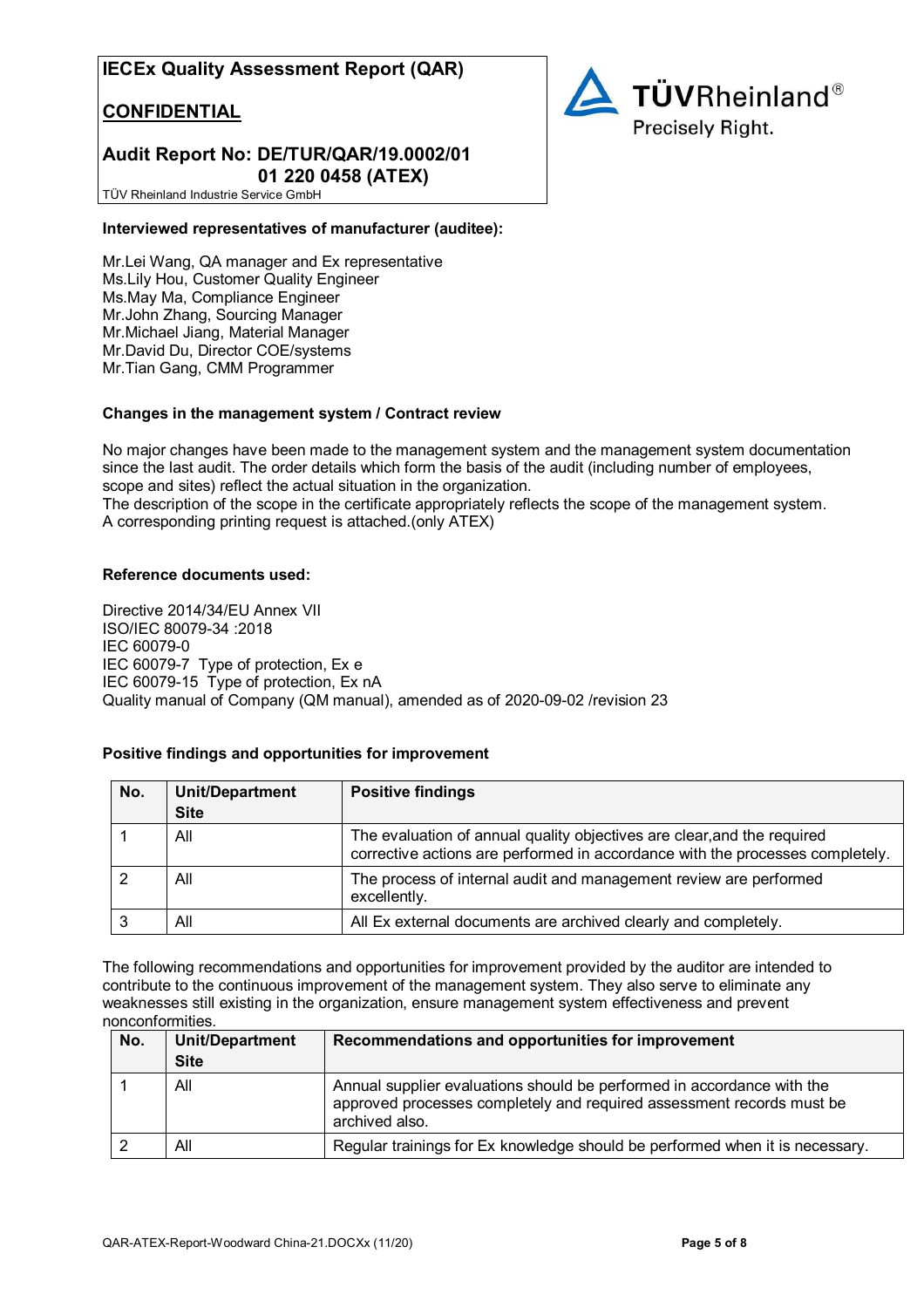# **CONFIDENTIAL**



## **Audit Report No: DE/TUR/QAR/19.0002/01 01 220 0458 (ATEX)**

TÜV Rheinland Industrie Service GmbH

## **4 DOCUMENT REVIEW and INDIVIDUAL ASSESSOR'S REPORT – Assessment of Implementation**

#### **Requirements 2014/34/EU / IECEx-System**

| Item                                                             | <b>Audit result</b>                                                                                                                                                                                                                                                                                                                                                                                                                                                                                                                                                                                                                                                                                                                                                                                                                                                                                                                                                                                        |  |  |  |  |  |  |  |
|------------------------------------------------------------------|------------------------------------------------------------------------------------------------------------------------------------------------------------------------------------------------------------------------------------------------------------------------------------------------------------------------------------------------------------------------------------------------------------------------------------------------------------------------------------------------------------------------------------------------------------------------------------------------------------------------------------------------------------------------------------------------------------------------------------------------------------------------------------------------------------------------------------------------------------------------------------------------------------------------------------------------------------------------------------------------------------|--|--|--|--|--|--|--|
| 4.4 Quality<br>management system<br>and its processes            | The quality management system ensures that the Ex products comply with the types<br>described in the certificate and the technical documentation.<br>The relevant parts of the ISO/IEC 80079-34:2018 standard are fully applied.                                                                                                                                                                                                                                                                                                                                                                                                                                                                                                                                                                                                                                                                                                                                                                           |  |  |  |  |  |  |  |
| 5.3 Organizational<br>roles, responsibilities<br>and authorities | An Ex-Representative is named, who meets the following requirements:<br>the effective co-ordination of activities with respect to Ex Products<br>$\bullet$<br>liaison with the Notified Body responsible for issuing the ex-certificate with<br>$\bullet$<br>regard to any intended changes<br>liaison with the Notified Body responsible for quality management system with<br>regard to intended updates of the system<br>the authorization of initial approval and changes to related drawings, where<br>appropriate<br>the authorization of concessions<br>the accuracy of the ex-product information provided to the customer in sales<br>information and installation instructions (which must include the specific<br>conditions of use and scheduled restrictions)<br>the effective coordination of manufacturing processes of Ex products, including<br>externally supplied products<br>(Process QM manual and environmental manual, Document No.:2100C008,<br>Revision:23, issued on 2020-09-02) |  |  |  |  |  |  |  |
|                                                                  | The Ex-Representative is Mr.Lei Wang, which is QA manager and was appointed by<br>general manager. He report to GM directly according to released company<br>organizational chart.                                                                                                                                                                                                                                                                                                                                                                                                                                                                                                                                                                                                                                                                                                                                                                                                                         |  |  |  |  |  |  |  |
| 7.1.5 Monitoring and<br>measuring resources                      | The measuring equipment, used for Ex products, is calibrated and has a valid<br>calibration sticker and certificate, examples<br>WY031 / YD2560A:DLdz2016-0065(Insulation voltage tester).Calibrated by Tianjin<br>Electronic instrument Institute.                                                                                                                                                                                                                                                                                                                                                                                                                                                                                                                                                                                                                                                                                                                                                        |  |  |  |  |  |  |  |
|                                                                  | CNAS L0921, valid till 2022.11.20<br>(Process Monitoring and measurement equipment control procedure, Document No.:<br>3677C024, Revision: P, issued on 2018-11-26)                                                                                                                                                                                                                                                                                                                                                                                                                                                                                                                                                                                                                                                                                                                                                                                                                                        |  |  |  |  |  |  |  |
| 7.2 Competence                                                   | All persons who are involved in the conformity process of the ex-products are trained<br>and competent.<br>(Process Human resource training management procedure, Document<br>No.:3261C001, Revision: J, issued on 2021-08-16)<br>The ATEX/IECEx trainings are performed by compliance engineer of Woodward USA                                                                                                                                                                                                                                                                                                                                                                                                                                                                                                                                                                                                                                                                                            |  |  |  |  |  |  |  |
|                                                                  | regularly, and the training records are archived completely.<br>Required trainings will be done by Woodward USA timely when any design changes                                                                                                                                                                                                                                                                                                                                                                                                                                                                                                                                                                                                                                                                                                                                                                                                                                                             |  |  |  |  |  |  |  |
|                                                                  | or new requirements arising up on the certified Ex equipment.                                                                                                                                                                                                                                                                                                                                                                                                                                                                                                                                                                                                                                                                                                                                                                                                                                                                                                                                              |  |  |  |  |  |  |  |
| 7.4 Communication                                                | Internal and external communication relating to Ex Products are controlled.                                                                                                                                                                                                                                                                                                                                                                                                                                                                                                                                                                                                                                                                                                                                                                                                                                                                                                                                |  |  |  |  |  |  |  |
| 7.5 Documented<br>information                                    | All requirements and regulations for ensuring the conformity of the Ex products with<br>their certificates and the associated technical documentation are regulated and<br>managed in a systematic manner.<br>Processes / procedures specify how changes are internally and externally managed<br>(responsible for the Ex-Product and/or QM system).<br>Ex-relevant technical documents are marked as follows:                                                                                                                                                                                                                                                                                                                                                                                                                                                                                                                                                                                             |  |  |  |  |  |  |  |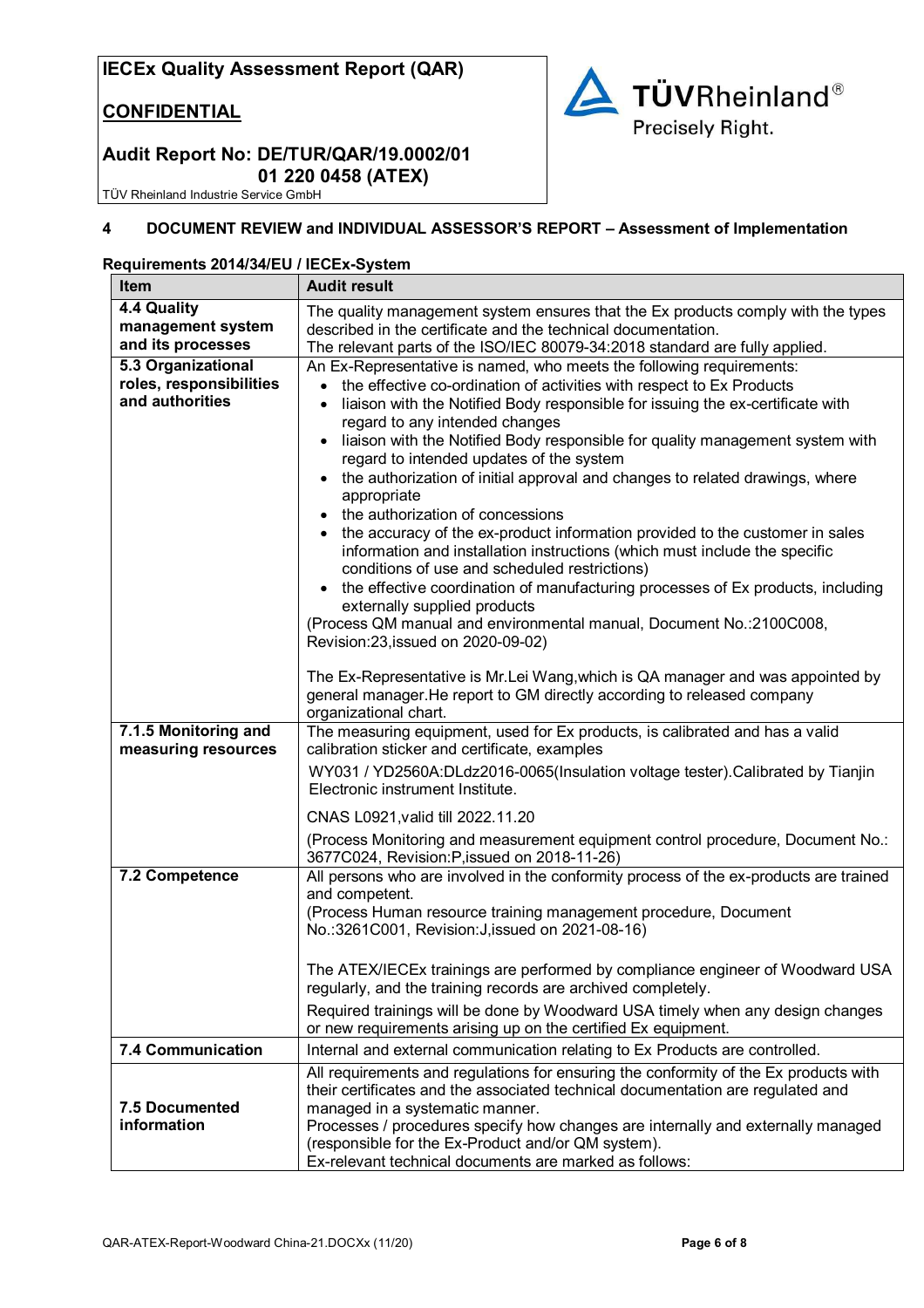## **CONFIDENTIAL**



# **Audit Report No: DE/TUR/QAR/19.0002/01 01 220 0458 (ATEX)**

TÜV Rheinland Industrie Service GmbH

| <b>Item</b>                                                                  | <b>Audit result</b>                                                                                                                                                                                                                                                                                                                                                                                                                                                                                                                                                                                                                                                                                                                                                                                                                                                                                                                                                                                                      |  |  |  |  |  |  |  |
|------------------------------------------------------------------------------|--------------------------------------------------------------------------------------------------------------------------------------------------------------------------------------------------------------------------------------------------------------------------------------------------------------------------------------------------------------------------------------------------------------------------------------------------------------------------------------------------------------------------------------------------------------------------------------------------------------------------------------------------------------------------------------------------------------------------------------------------------------------------------------------------------------------------------------------------------------------------------------------------------------------------------------------------------------------------------------------------------------------------|--|--|--|--|--|--|--|
|                                                                              | All technical documents are marked with the approved stamp and Ex information.                                                                                                                                                                                                                                                                                                                                                                                                                                                                                                                                                                                                                                                                                                                                                                                                                                                                                                                                           |  |  |  |  |  |  |  |
|                                                                              | These documents are stored into Woodward BDDS system.                                                                                                                                                                                                                                                                                                                                                                                                                                                                                                                                                                                                                                                                                                                                                                                                                                                                                                                                                                    |  |  |  |  |  |  |  |
|                                                                              | A review of the validity of all Ex-related certificates, standards, directives, etc. is<br>taking place annually. (Process Internal audit control procedure, Document<br>No.:3152C004, Revision: P, issued on 2019-03-19)<br>A minimum of 10 years retention time is required; beginning after the specific Ex<br>Product (batch) has been placed on the market.<br>(Process Document and Data Control Procedure, Document No.: 3641C001,                                                                                                                                                                                                                                                                                                                                                                                                                                                                                                                                                                                |  |  |  |  |  |  |  |
|                                                                              | Revision: S, issued on 2020-08-10)                                                                                                                                                                                                                                                                                                                                                                                                                                                                                                                                                                                                                                                                                                                                                                                                                                                                                                                                                                                       |  |  |  |  |  |  |  |
| 8.2 Requirements for<br>products and services                                | It is evaluated whether specified customer requirements are compatible with the<br>certificate.<br>The Ex-Representative will be involved in any changes that affect the conformity of<br>Ex-products.                                                                                                                                                                                                                                                                                                                                                                                                                                                                                                                                                                                                                                                                                                                                                                                                                   |  |  |  |  |  |  |  |
|                                                                              | The Ex-Representative will be involved in any changes that affect the conformity of                                                                                                                                                                                                                                                                                                                                                                                                                                                                                                                                                                                                                                                                                                                                                                                                                                                                                                                                      |  |  |  |  |  |  |  |
| 8.3.6 Design and<br>development changes                                      | Ex-products.<br>(Process Engineering Change request process, Document No.: 4-36-2666, Revision:<br>19, issued on 2018-11-13)                                                                                                                                                                                                                                                                                                                                                                                                                                                                                                                                                                                                                                                                                                                                                                                                                                                                                             |  |  |  |  |  |  |  |
| 8.4 Control of<br>externally provided<br>processes, products<br>and services | Suppliers of crucial parts (BoM) related to products with an EU Type Examination or<br>Technical Report are selected after initial assessment and after that a periodic<br>monitoring.<br>For procured products that can influence the type of protection are specified<br>verification measures for compliance in place. (Process: Purchasing control<br>procedure, Document No.: 3574C020, Revision: H, issued on 2018-11-26)<br>The following suppliers have influence the type of protection and are under periodic<br>monitoring: N/A.                                                                                                                                                                                                                                                                                                                                                                                                                                                                              |  |  |  |  |  |  |  |
|                                                                              | All critical parts are purchased from Woodward USA directly, and Woodward USA<br>has a QAN system also . The test and inspection are controlled by Woodward USA<br>themselves.<br>For material-related suppliers, corresponding declarations of conformity or inspection<br>certificates are available.<br>(Process Purchasing control procedure, Document No.: 3574C020, Revision: H,<br>issued on 2018-11-26, Supplier management procedure Document<br>No.:4774C001, Revision: E, 2018-11-13)                                                                                                                                                                                                                                                                                                                                                                                                                                                                                                                         |  |  |  |  |  |  |  |
| 8.5 Production and<br>service provision                                      | Traceability and identification of the Ex-Product and their parts is during all stages of<br>production and delivery are guaranteed.<br>Traceability for the final product and its important parts are guaranteed.<br>The Ex-Representative will be involved in any changes that could affect the<br>conformity of Ex-Products.<br>Routine tests are required for the following products:<br>A routine insulation strength test shall be performed for EG3P(in Hydraulic<br>Amp)/EG10P Actuator. The routine test are carried out by Woodward Tianjin<br>according to the approved test procedure.<br>Production/assembly and final tests are carried out according to the specification.<br>Example:<br>Amplifier(EG3P Actuator)<br>TSP 753-PAGE J114-Hi-POT(500V/1Minute)<br>An operating manual that has been prepared in accordance with the applicable<br>standards and/or the statutory and regulatory requirements is enclosed with the Ex-<br>product or is otherwise accessible for the customer (e.g. website) |  |  |  |  |  |  |  |